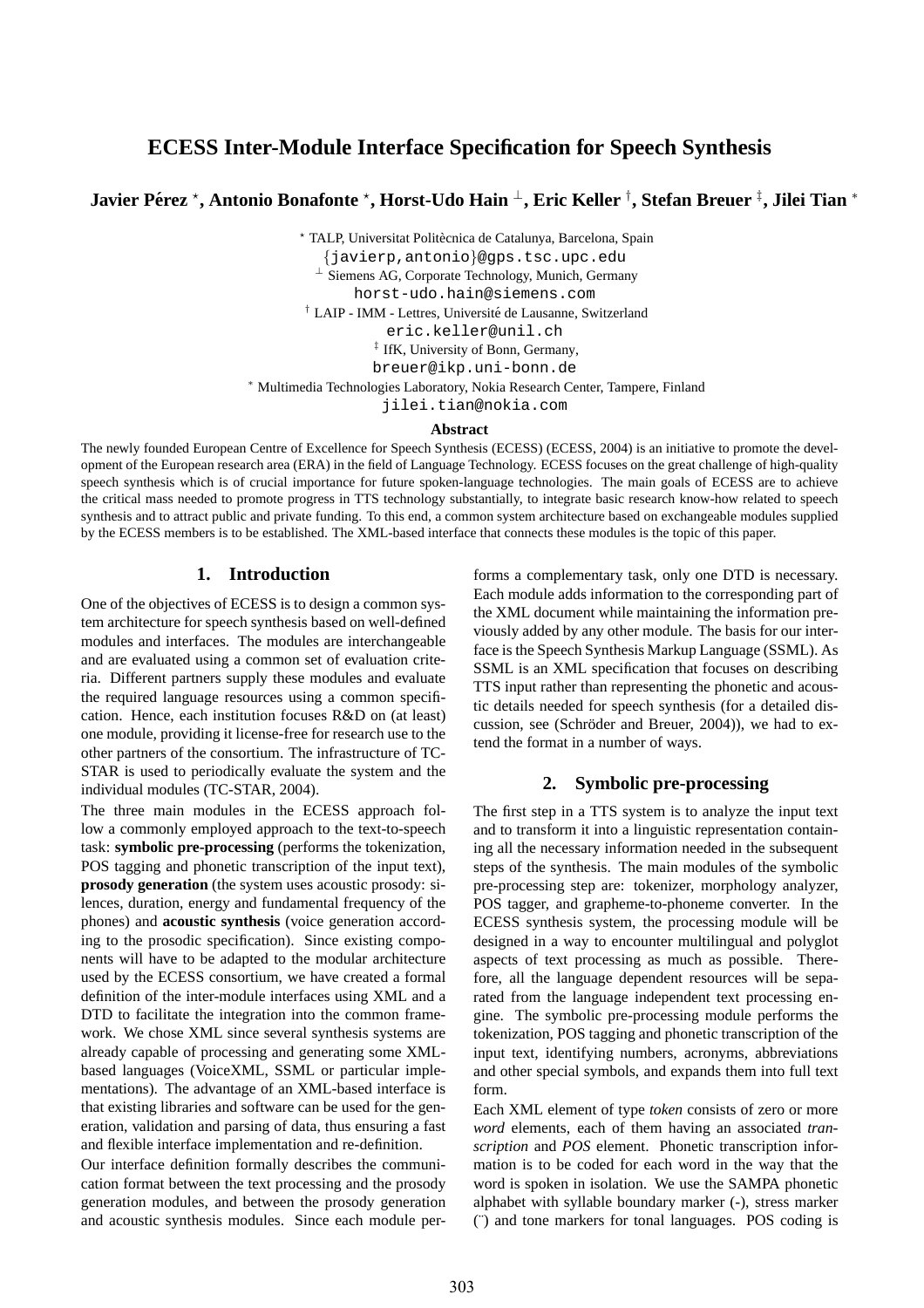partly based on the formal definition specified by the LC-STAR (Maltese and Montecchio, 2004) project, among others: NOM (name), ADJ (adjective), ADV (adverb), PRE (preposition), DET (determinant). Figure 1 shows a partial example of the output of this module for the Spanish language. The data was extracted from the output of the module during the first evaluation campaign of TC-STAR.

```
<?xml version="1.0" encoding="UTF-8"?>
<!DOCTYPE tts SYSTEM "TC-STAR.dtd">
<tts xml:lang="es">
<p>
\leqs>
<TOKEN token="En">
  <WORD word="En">
    <POS><ADP/</POS>
    <PHONETIC>e n</PHONETIC>
  </WORD>
</TOKEN>
<TOKEN token="ningún">
  <WORD word="ningún">
    <POS><ADJ/</POS>
    <PHONETIC>n i N - g " u n</PHONETIC>
  </WORD>
</TOKEN>
<TOKEN token="momento">
  <WORD word="momento">
    <POS><NOM class="common"/>
    \epsilon/DOS>
    <PHONETIC>m o - m " e n - t o</PHONETIC>
  </WORD>
</TOKEN>
\langle/s>
\langle/p>
\langletts>
```
Figure 1: Spanish sample output from the symbolic preprocessing module.

### **3. Prosody generation**

Prosody is the set of speech features that allows the same phonetic sounds to be uttered in different ways, containing linguistic, sociolinguistic and expressive information. At the linguistic level, prosody indicates the sentence type and structures of the utterances, producing chunks of words for some syntactic, semantic or even pragmatic reason. At the sociolinguistic level, prosody provides information about the speaker, including his social or cultural dialect. And prosody is fundamental for expressing intentions and attitudes of the speaker about the linguistic information. Therefore, prosody plays a fundamental role in eliciting the meaning, attitude and intention and producing natural speech.

Our approach to the interface between the prosody and synthesis module focuses on the necessary acoustics features. These features include intonation (tone, pitch contour), speech rate, segment duration, phrase break, stress level and voice quality. The basic unit of analysis for the prosody module will be the phones (this is not the case for Asian languages, where the basic unit is the syllable, as will be explained in section 5.. Figures 2 and 3 contain two working examples of the prosody module output for Spanish and Chinese respectively.

### **3.1. Duration, frequency and intensity**

The prosody generation module will associate with each word a list of corresponding phones. This does not necessarily need to be equal to the phonetic transcription itself as given by the text analysis module, since vowel assimilation, diphthong creation, speech rate, pauses and other phenomena may have to be considered. Each phone will have a reference *duration* expressed in *milliseconds*, a fundamental frequency contour and an energy or intensity contour. Each prosody generation module for producing these contours specifies the sampling rate (resolution) used; it is then the task of the synthesis module to use this information appropriately. As a particular example, curves sampled every 5 milliseconds are used during the TC-STAR evaluation campaign.

### **3.2. Syllabic information**

The prosody module is required to mark the *beginning of a syllable*, and whether the syllable is the *last syllable* of a word . In our approach, this information is included at the phone level, since this methodology allows for the disassociation of words and syllables. Thus, phones of different words can be easily associated with the same syllable (this is particularly useful in case of the linking phenomena, for instance).

In order to label the break index tier of the last syllable in a word, we will follow the guidelines set by SSML (Burnett et al., 2004), where five categories are defined: none, x-weak, weak, medium, strong and x-strong. Each category refers to the *strength* of the break, and this information will be coded within the first phone of that syllable.

The accent level will be labelled with positive integers indicating the importance of the accent (1 indicates *primary* accent, 2 indicates *secondary*, and so on).

## **3.3. Voice quality**

Voice quality and how to use it in speech synthesis algorithms is a topic in active research. Speakers can generally be identified by distinct speech characteristics that reflect psychological dimensions reaching from the distinction of personality types, via the communication of affect and emotion, to the transmission of delicate nuances in conversational exchanges, and/or sociological markers which identifies their position in a social hierarchy or their membership in a group; in some languages, voice quality markers have been integrated into linguistic distinctiveness markers.

Following Keller's review of the field (Keller, 2005), we specified the definition of voice quality in terms of (a) voice properties resulting from either laryngeal or tensionrelated articulatory conditions, and of (b) manipulations of the glottal source waveform. Consequently, the following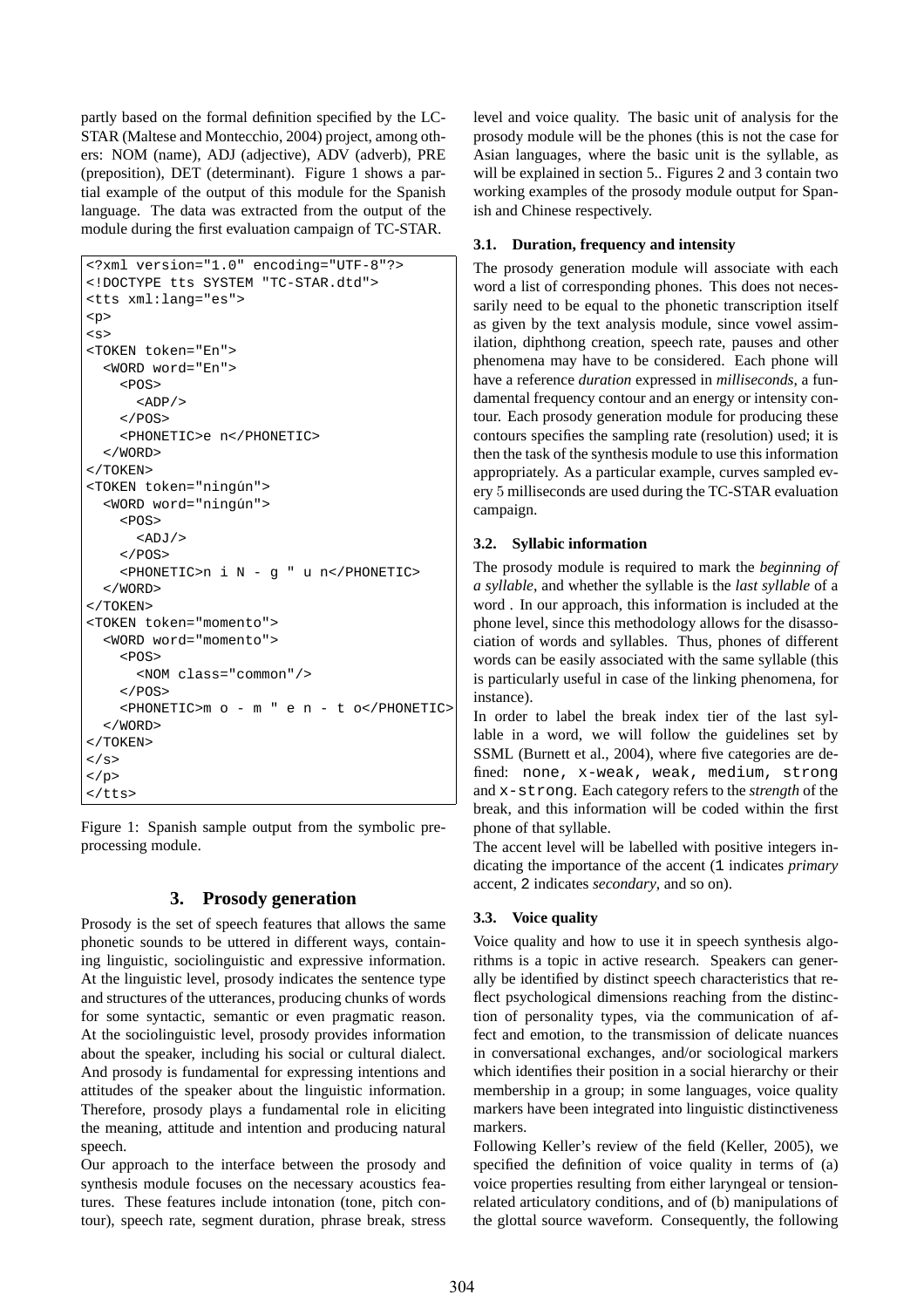articulatorily defined voice-forms are available and can be combined with each other: (a) laryngeal: modal, falsetto, whisper, creak, harshness and breathiness; (b) tensing or laxing of the entire vocal tract musculature: tense, sharp, shrill, metallic, strident, lax, soft, dull, guttural or mellow. Only one type of voice can be specified using this definition.

For researchers working with the glottal excitation model, the following glottal source related parameters have proved the most useful, and were thus included in our proposal: excitation energy (EE), open quotient (OQ), aspiration noise (AS), sharpness of glottal closure (RA), glottal asymmetry (RK) and glottal frequency (RG). EE and AS are power measures and will be expressed in dB. OQ, RA, RG and RK are expressed as fractions of the pitch period (in %). Work in this area is already started and preliminary results of analysis/synthesis procedures using these glottal source parameters have been reported in (Pérez and Bonafonte, 2005).

In general, voice quality information is considered an optional specification, since not all synthesis procedures require this knowledge.

## **4. Acoustic synthesis**

The objective for the acoustic module is to generate the speech waveform using the prosodic information generated during the stages already described. The intended parameters and contours (energy of the phones, fundamental frequency, segment durations, phonetic coarticulation, etc.) should be matched in the best possible manner. No restriction is placed by the consortium on the type of technique used to perform the synthesis. Many state-of-the-art systems are based on unit selection and signal concatenation techniques. In this case, a database of predefined units is used, from which appropriate units are selected and concatenated following the requirements by the previous modules. This usually requires some prosodic manipulation to attain a closer match to the target parameters. However, other techniques can be used, for instance those based on the parameterization of the speech signal using relevant mathematical models. These techniques are normally able to provide signal manipulation of greater quality with smaller databases, with the drawback of degrading signal naturalness.

## **5. Chinese Adaptation**

Asian languages are different from western languages with respect to a few perspectives: first, many Asian languages are tonal languages, e.g. Chinese including different spoken variants called dialects, as well as Vietnamese, Thai, are all languages in which tones play an important semantic role; second, many Asian languages are syllabic in nature, e.g. Chinese, Vietnamese, Thai, Hindi; third, many Asian languages (e.g. Chinese, Thai, Vietnamese, Japanese) do not have a proper boundary for words. In syllabic languages, syllables or sub-syllabic structures like initials and finals could be very natural units for the TTS systems (this is the case for Chinese, Vietnamese, Hindi, etc). Phones can be good units for western languages, but are not optimal for Asian languages. We should respect the characteris-

```
<?xml version="1.0" encoding="UTF-8"?>
<!DOCTYPE tts SYSTEM "TC-STAR.dtd">
<tts xml:lang="es">
<p>
<s>
<TOKEN token="En">
  <WORD word="En">
   POS<ADP/\langle/POS>
   <PHONETIC>e n</PHONETIC>
   <PHON duration="74.5" phoneme="e">
      <frequency>
        <pair time="5" value="200.3"/>
        <pair time="20" value="197.2"/>
        <pair time="35" value="194.6"/>
        -<br><pair time="50" value="192.4"/>
        <pair time="65" value="190.5"/>
      </frequency>
      <energy>
        <pair time="0" value="70.72"/>
      </energy>
      <syllable last-syllable="true"/>
   </PHON>
   <PHON duration="67.9" phoneme="n">
      <frequency>
        <pair time="5" value="188.7"/>
        <pair time="20" value="187.6"/>
        <pair time="35" value="186.8"/>
        <pair time="50" value="186.3"/>
        <pair time="65" value="186.0"/>
      </frequency>
      <energy>
        <pair time="0" value="69.19"/>
      </energy>
   </PHON>
  </WORD>
</TOKEN>
\langle/s>
\langle/p>
\langletts>
```
Figure 2: Spanish sample output from the prosody generation module.

tics of the language to be processed and give more flexibility in the XML interface design to better support different languages. These peculiarities cause special challenges for TTS systems, and consequently, require special treatment of the XML interface design.

The interface specification of ECESS has been adapted to Mandarin Chinese (Tian et al., 2005), which, being a tonal and syllable-based language, requires modifications with respect to the inclusion of this information. In the original specification, the basic unit of text analysis is the word, but in Mandarin it is the syllable. The Mandarin specification indicates the prosodic boundary level in the interface between text analysis and prosody generation, such as sentence, phrase, and word boundary, which are quite important for prosody prediction. All the prosodic information (pitch, energy, duration and breaks) is given under the newly proposed syllable element in the form of (time,